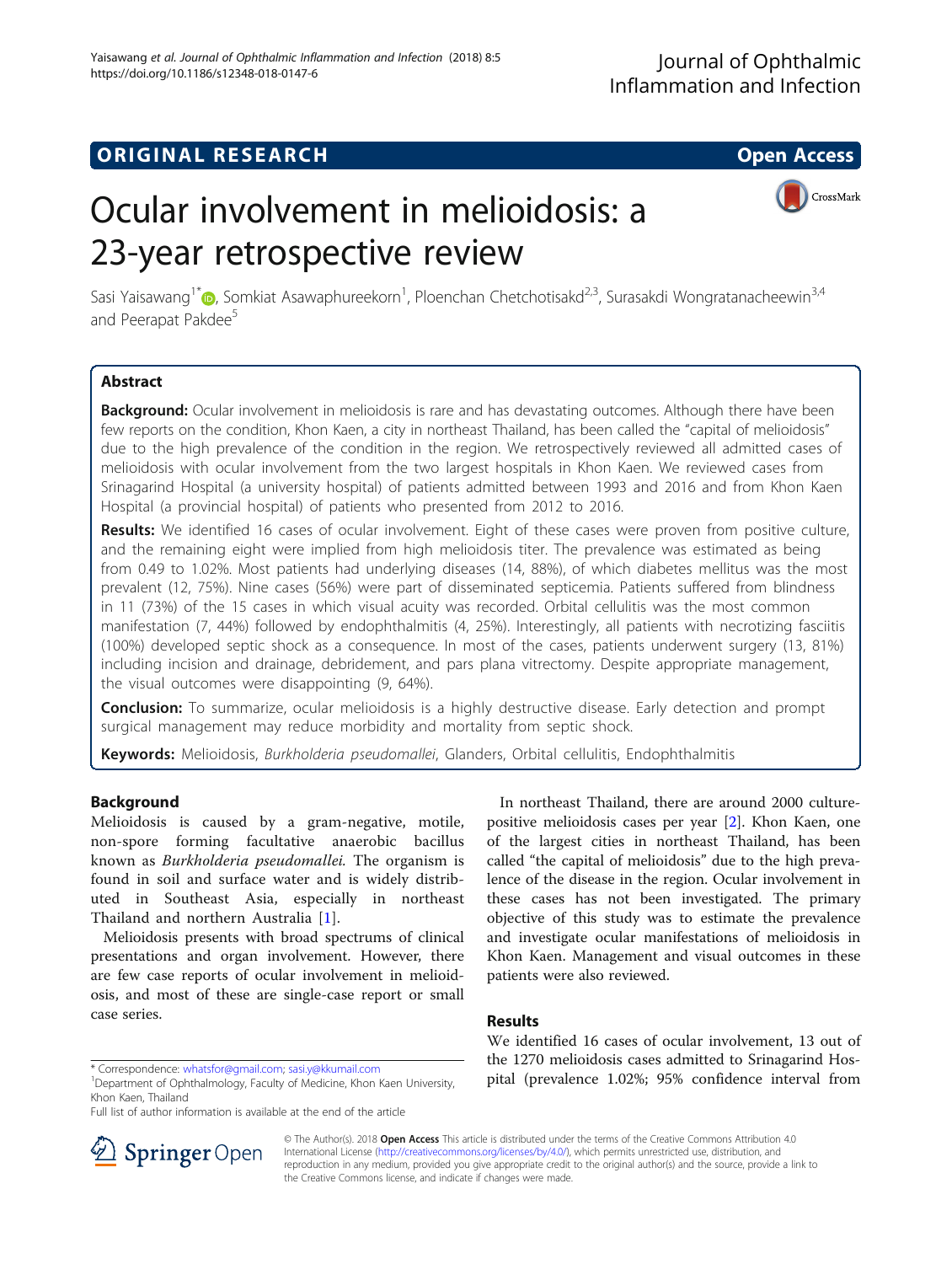0.58 to 1.76%) and three out of the 607 admitted cases at Khon Kaen Hospital (prevalence 0.49%; 95% confidence interval from 0.10 to 1.51%). Overall, the estimated prevalence of ocular involvement in cases of melioidosis was from 0.49 to 1.02% (Table 1).

Of those 16 cases, there were 8 with positive cultures. In the remaining eight cases, melioidosis was implied from the high titer for melioidosis in the bloodstream. Clinical descriptions of all cases are summarized in Table [2](#page-2-0).

Baseline characteristics of the patients were comparable to general melioidosis patients. The male to female ratio was 3 to 1 with a median age of 50.5 years old (39– 70). The most common occupation was farmer (nine cases, 56%). Most patients had underlying diseases (14 cases, 88%), of which diabetes mellitus was the most common (12 cases, 75%). Ocular involvement was part of dissemination in nine cases (56%), which were classified as disseminated septicemic melioidosis.

The majority of ocular melioidosis patients (10 cases, 63%) presented with eye symptoms. Interestingly, the other six cases initially presented with fever or a headache. Out of the 15 cases for which there were records of visual acuity, 11 (73%) presented with blindness. The ocular manifestations of melioidosis were classified as orbital cellulitis (seven cases, 44%), preseptal cellulitis (two cases, 13%), endophthalmitis (four cases, 25%), panophthalmitis (two cases, 13%), and panuveitis (one case, 6%).

In most cases, the definitive management was surgery (13 cases, 81%) including incision and drainage, debridement (eight cases, 62%), pars plana vitrectomy (three cases, 23%), and enucleation (two, 15%). There were only three cases (19%) in which the patients were able to be treated without surgery.

Despite adequate surgical intervention, the visual outcomes of ocular melioidosis were disappointing. Out of the 14 cases for which there were records of final visual acuity, nine (64%) patients ended up legally blind. Three of these patients (20%) presented with no light perception at the beginning, two had to be enucleated, two (14%) were stable, and two (14%) had progressive loss of vision. Patients had improved vision after treatment in only five cases (36%).

#### **Discussion**

To our knowledge, this is the first and largest case series of ocular involvement in melioidosis. A comprehensive literature review revealed only 14 cases from 12 reports [[3](#page-8-0)–[14](#page-8-0)], including 7 cases of orbital cellulitis (50%), 3 cases of endophthalmitis (21%), 3 cases of corneal ulcer (21%), and 1 case of acute dacryocystitis (7%). Most of the reports were single-case reports, and the largest one had only three cases.

In Thailand, especially in the northeast, there has been an increase in the reported cases of melioidosis. This is likely due to increasing awareness of the condition and increased sensitivity of the technology used to detect the organism. The mortality rate in these areas is around 40%. It is the third highest cause of mortality after acquired immune deficiency syndrome and tuberculosis [[2\]](#page-8-0). Although ocular involvement in melioidosis is rare, the effects on patients' vision are devastating. Most patients with this condition ended up becoming legally blind. In our series of 16 cases, there were only 5 (36%) in which patients had improved vision after treatment.

We suspect that the number of ocular melioidosis cases might be underestimated. Most of the melioidosis patients admitted to the hospital had disseminated septicemic melioidosis and were treated for life-threatening symptoms. Mild ocular symptoms might be easily overlooked, and ophthalmologists were not consulted in all cases.

The prevalence of ocular melioidosis in Srinagarind Hospital (1.02%) was about twice that in Khon Kaen Hospital (0.49%). The discrepancy might be due to the differences between the two hospitals. Srinagarind Hospital is the largest university hospital in northeast Thailand, and many severe cases of systemic melioidosis are referred to Srinagarind Hospital. Since more organs are affected in severe disseminated melioidosis, ocular involvement is more likely in these cases.

We suspect that the recent prevalence of ocular melioidosis in Srinagarind Hospital might be much higher than what we have found. From 2007 to April 2016, there were 264 cases of melioidosis at Srinagarind Hospital, of which 13 had ocular involvement. According to this finding, the prevalence during this time interval was as high as 4.9% (95% confidence interval from 2.82 to 8.32%).

This study led to some interesting findings. Ten patients (63%) presented with eye symptoms, which later resulted in

Table 1 Data collection and prevalence (95%CI) calculation

| Tertiary hospital                   |                            | Srinagarind University Hospital Khon Kaen Provincial Hospital Total from all data |                                                       | Total from 2012 to 2016 |
|-------------------------------------|----------------------------|-----------------------------------------------------------------------------------|-------------------------------------------------------|-------------------------|
| Date                                | January 1993 to April 2016 | January 2012 to April 2016                                                        | January 1993 to April 2016 January 2012 to April 2016 |                         |
| Length                              | 23 years and 4 months      | 4 years and 4 months                                                              | 23 years and 4 months                                 | 4 years and 4 months    |
| Total melioidosis (cases)           | 1270                       | 607                                                                               | 1877                                                  | 859                     |
| Total ocular involvement (cases) 13 |                            |                                                                                   | 16                                                    | 8                       |
| Prevalence<br>$(95%$ CI)            | 1.02% (0.58, 1.76%)        | $0.49\%$ $(0.10, 0.51\%)$                                                         | 0.85% (0.51, 1.39%)                                   | $0.93\%$ (0.44, 1.86%)  |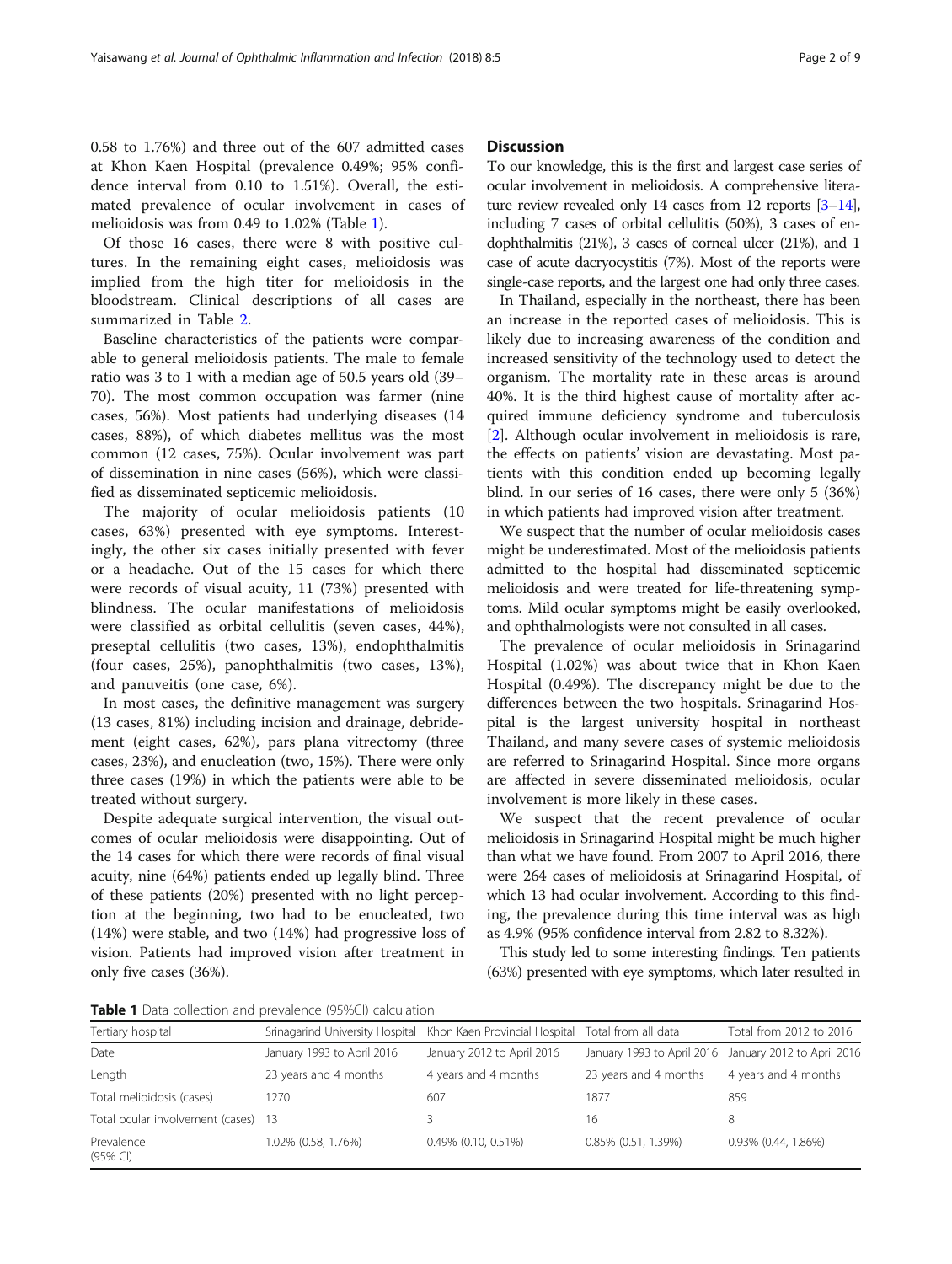<span id="page-2-0"></span>

| Table 2 Clinical descriptions of all cases |                                                                                                                                                   |         |                       |                                                                                                                                                                                                                |                     |                                                       |                        |               |                                                                                                    |                                                                                                                                                                        |                                                                                 |                                                                                                                                                                              |
|--------------------------------------------|---------------------------------------------------------------------------------------------------------------------------------------------------|---------|-----------------------|----------------------------------------------------------------------------------------------------------------------------------------------------------------------------------------------------------------|---------------------|-------------------------------------------------------|------------------------|---------------|----------------------------------------------------------------------------------------------------|------------------------------------------------------------------------------------------------------------------------------------------------------------------------|---------------------------------------------------------------------------------|------------------------------------------------------------------------------------------------------------------------------------------------------------------------------|
| Sex Occupation Symptom<br>Age<br>Year      |                                                                                                                                                   |         | Laterality Initial VA | positive<br>finding<br>Ocular                                                                                                                                                                                  | diagnosis<br>Ocular | Risk factor                                           | melioidosis<br>Type of | Primary organ | Associated<br>symptoms                                                                             | Investigations                                                                                                                                                         | Treatments                                                                      | Outcomes                                                                                                                                                                     |
| None<br>$\sqcup$<br>$\approx$<br>2007      | at provincial<br>Progressive<br>with fever<br>cloxacillin<br>proptosis<br>$(onset = 10 \text{ days})$<br>10 days,<br>hospital<br>painful<br>S/P N | $\odot$ | No LP                 | swelling, IOP<br>clear cornea,<br>ptosis, mark<br>positive<br>RAPD, EOM<br>Complete<br>chemosis,<br>choroidal<br>direction,<br>pale disc<br>no C/F,<br>marked<br>$21/13$ ,<br>0% all<br>eyelid<br>with<br>fold | Orbital cellulitis  | scratching<br>History of<br>with dirty<br>hand<br>eye | Disseminated           | Еyе           | septic arthritis,<br>melioidosis<br>meningitis,<br>sphenoidal<br>septicemia<br>sinusitis,<br>Acute | LP: eosinophilic<br>superior aspect<br>meningitis, MRI<br>B. pseudomellei,<br>orbit: right<br>orbital cellulitis<br>with extraconal<br>abscess latero-<br>Hemoculture: | FESS, I&D, IV<br>tarsorhaphy<br>ceftazidime<br>then oral<br>bactrim,            | vessel (No<br>LP at initial)<br>lateral gaze<br>EOM are<br>full, normal<br>attenuated<br>OD, other<br>limit EOM<br>VA no LP,<br>segment,<br>pale disc,<br>anterior<br>90% at |
| Farmer<br>Σ<br>$\mathcal{Z}$<br>2007       | <b>N</b> clindamycin<br>at provincial<br>hospital<br>ceftazidime,<br>Progressive<br>10 days<br>PTA, S/P IV<br>proptosis                           | SO      | CF 2ft                | clear cornea,<br>Lid swelling,<br>RAPD, EOM<br>chemosis,<br>proptosis,<br>direction<br>no C/F,<br>positive<br>10% all                                                                                          | Orbital cellulitis  | without<br>DR, CKD<br>$\geq$                          | Disseminated           | Бyе           | inferolateral of<br>subcutaneous<br>Pansinusitis,<br>abscess at<br>the eye                         | B. pseudomellei,<br>pus culture:<br><i>B. pseudomellei.</i><br>CT orbit:<br>orbital cellulitis<br>Hemoculture:<br>pansinusitis<br>with severe                          | I&D, FESS, IV<br>ceftazidime<br>then oral<br>antibiotic<br>bactrim,<br>topical  | less proptosis,<br>with pinhole<br>VA 6/24, VA<br>EOM limit at<br>downgaze<br>chemosis,<br>$6/12$ , less<br>segment,<br>anterior<br>nomal                                    |
|                                            | $($ onset $=$<br>10 days)                                                                                                                         |         |                       |                                                                                                                                                                                                                |                     |                                                       |                        |               |                                                                                                    |                                                                                                                                                                        |                                                                                 | (improve)                                                                                                                                                                    |
| Farmer<br>Σ<br>5<br>2008                   | painful visual<br>loss 2 weeks<br>Progressive                                                                                                     | SO      | No LP                 | RRAPD, EOM<br>Generalized<br>shallow AC,<br>C/F 3+/2+,<br>hypopyon<br>bedewing<br>positive<br>$2$ -mm,<br>50% all<br>cornea,                                                                                   | Panophthalmitis     | without<br>DR, CKD<br>$\geq$                          | Localized              | Бyе           |                                                                                                    | $15122$ , CT orbit:<br>Hemoculture:<br>melioid titer<br>no growth,<br>swelling of<br>periorbital<br>tissue                                                             | vancomycin,<br>oral bactrim<br>ceftazidime,<br>PPV, ECCE,<br>topical<br>topical | less chemosis,<br>AC deep<br>plasmoid and<br>hyphema, no<br>conjunctival<br>record about<br>VA no LP,<br>segment<br>posterior<br>with                                        |
|                                            | 2 weeks)<br>$($ onset $=$                                                                                                                         |         |                       | dense vitreous<br>generalized<br>direction, B<br>rupture to<br>subretinal<br>vitreous<br>findings:<br>intra-op<br>abscess,<br>vitreous<br>opacity,<br>abscess<br>scan:                                         |                     |                                                       |                        |               |                                                                                                    |                                                                                                                                                                        |                                                                                 | No LP at<br>initial)                                                                                                                                                         |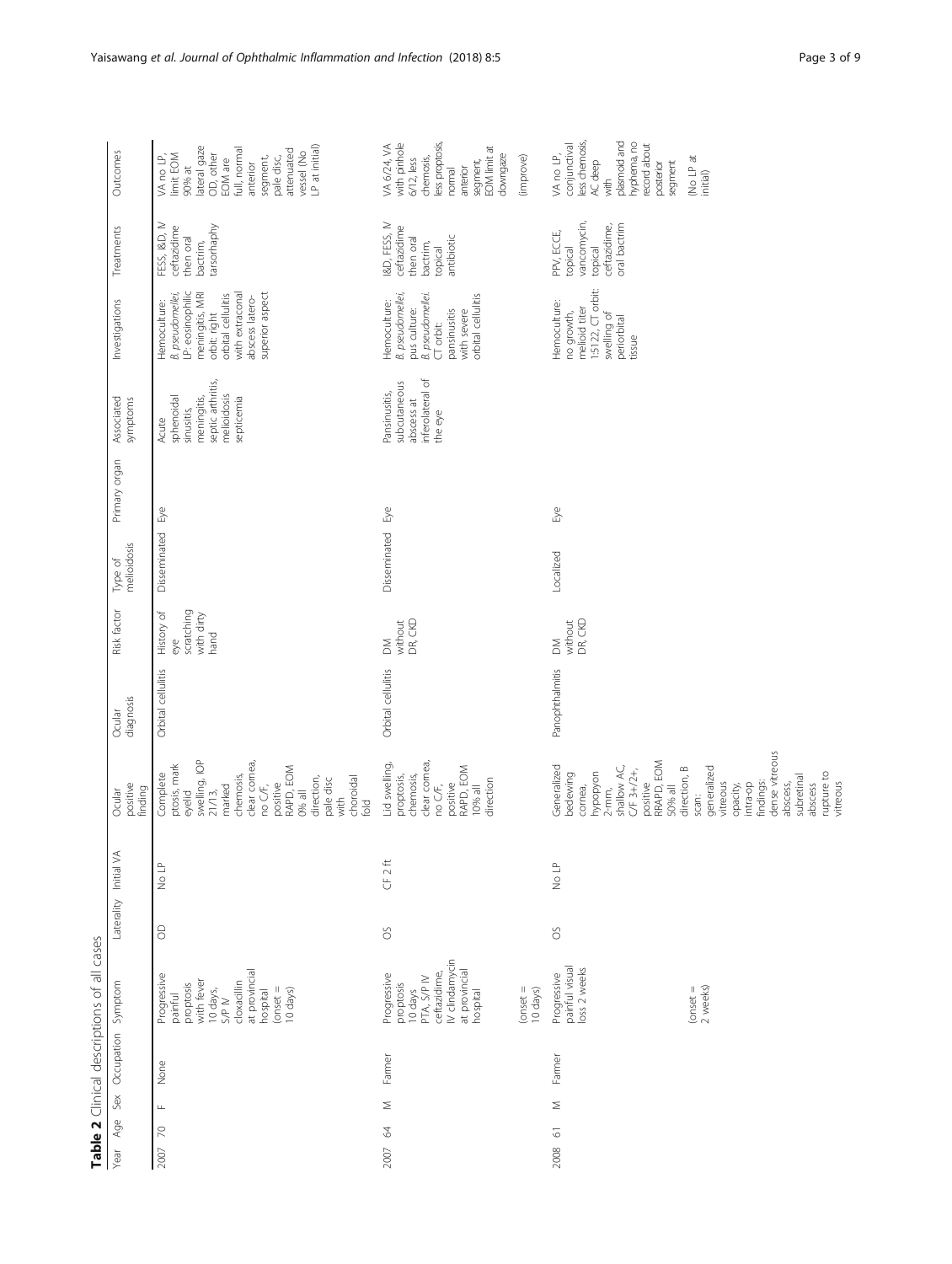| Table 2 Clinical descriptions of all cases (Continued) |            |                                                                                                                                                                       |                |                                                      |                                                                                                                                                                              |                                                 |                           |                        |                               |                                                         |                                                                                                                                                                                                    |                                                                                                                                   |                                                                                                 |
|--------------------------------------------------------|------------|-----------------------------------------------------------------------------------------------------------------------------------------------------------------------|----------------|------------------------------------------------------|------------------------------------------------------------------------------------------------------------------------------------------------------------------------------|-------------------------------------------------|---------------------------|------------------------|-------------------------------|---------------------------------------------------------|----------------------------------------------------------------------------------------------------------------------------------------------------------------------------------------------------|-----------------------------------------------------------------------------------------------------------------------------------|-------------------------------------------------------------------------------------------------|
| Sex<br>Age<br>Year                                     | Occupation | Symptom                                                                                                                                                               |                | Laterality Initial VA                                | positive<br>finding<br>Ocular                                                                                                                                                | diagnosis<br>Ocular                             | Risk factor               | melioidosis<br>Type of | Primary organ                 | Associated<br>symptoms                                  | Investigations                                                                                                                                                                                     | Treatments                                                                                                                        | Outcomes                                                                                        |
| $\frac{1}{2}$<br>$\overline{\mathfrak{m}}$<br>2008     | Teacher    | inflammation<br>12 days PTA,<br>left eye<br>$(onset = NA)$<br>was found<br>Fever with<br>admission<br>dyspnea<br>during                                               | SO             | HM, good PJ                                          | RRAPD, intra-<br>op findings:<br>shallow RD<br>C/F 4+/4+,<br>attenuated<br>bedewing,<br>subretinal<br>positive<br>Corneal<br>vessels,<br>gliosis,                            | endopthalmitis<br>Endogenous                    | without DR<br>$\geq$      |                        | Disseminated Hematogenous     | Pulmonary<br>edema                                      | orbit: preseptal<br>cellulitis<br>Hemoculture:<br>melioid titer<br>1:5122, MRI<br>no growth,                                                                                                       | vancomycin,<br>ceftazidime<br>ceftazidime<br>silicone oil,<br>PPV with<br>then oral<br>bactrim,<br>ECCE, IV<br>topical<br>topical | attach retina<br>VA HM poor<br>PJ, AC deep<br>plasmoid,<br>(stable)<br>with                     |
| $\sqcup$<br>$\sqrt{3}$<br>2009                         | Farmer     | Eye pain with<br>fever 2 weeks<br>$($ onset =<br>2 weeks)                                                                                                             | $\Theta$       | 6/24                                                 | no discharge,<br>swelling and<br>clear cornea,<br>fluctuation,<br>erythema,<br>segment<br>negative<br>posterior<br>no C/F,<br>Marked<br>normal<br>eyelid<br>RAPD,            | Preseptal<br>cellulitis                         | without DR<br>$\geq$      | Multifocal             | Буе                           | subcutaneous<br>Pneumonia,<br>right thigh<br>abscess at | B. pseudomellei,<br>hemoculture:<br>NG, CT orbit:<br>melioid titer<br>Pus culture:<br>preseptal<br>cellulitis<br>1/640,                                                                            | oral bactrim<br>right thigh,<br>eyelid, I&D<br>I&D upper                                                                          | anterior and<br>(improve)<br>segment<br>posterior<br>VA 6/9,<br>normal                          |
| Σ<br>$\frac{4}{6}$<br>2011                             | Labor      | 2 weeks then<br>constitutional<br>visual loss 3<br>symptoms<br>Fever with<br>days                                                                                     | SO             | CF <sub>2ft</sub>                                    | stromal edema,<br>Conjunctival<br>C/F 4+/2+,<br>hypopyon,<br>chemosis,<br>infiltration<br>hyphema,<br>corneal<br>retinal                                                     | Endogenous  <br>endophthalmitis                 | without DR<br>$\geq$      | Multifocal             | Hematogenous Liver abscesses, | splenic abscess                                         | Hemoculture:<br>multiple liver<br>melioid titer<br>no growth,<br>abdomen:<br>1:5122, T<br>abscesses,<br>abscess<br>splenic                                                                         | IV ceftazidime<br>then oral<br>bactrim                                                                                            | with pinhole<br>VA 3/60, VA<br>contracted<br>hypopyon,<br>vitreous<br>grade 1<br>qbedo<br>4/60, |
|                                                        |            | $(mset = 3 days)$                                                                                                                                                     |                |                                                      |                                                                                                                                                                              |                                                 |                           |                        |                               |                                                         |                                                                                                                                                                                                    |                                                                                                                                   | (improve)                                                                                       |
| $\sqcup$<br>$\frac{4}{3}$<br>2011                      | Farmer     | Painful proptosis<br>8 days PTA, S/P<br>$(mset = 8 \text{ days})$<br><b>N</b> antibiotic at<br>consciousness<br>hospital then<br>alteration of<br>provincial<br>1 day | SO             | consciousness<br>alteration of<br>Not done<br>due to | no C/F, clear<br>clear cornea<br>Necrotizing<br>eyelid size<br>left upper<br>fasciitis at<br>discharge,<br>$1 \times 8$ cm,<br>injection,<br>purulent<br>vitreous<br>ciliary | Orbital cellulitis,<br>necrotizing<br>fasciitis | First dx DM<br>without DR | Disseminated           | Еyе                           | septic shock<br>Pansinusitis,<br>melioidosis            | CT orbit: orbital<br>B. pseudomellei,<br>pus culture:<br>8. pseudomellei,<br>abscess at the<br>muscle, lateral<br>rectus muscle<br>superomedial<br>medial rectus<br>Hemoculture:<br>wall of orbit, | Debridement<br>ceftazidime<br>of necrotic<br>wound, IV<br>then oral<br>bactrim                                                    | swelling, no<br>wound, less<br>about VA<br>record<br>Good<br>$\widetilde{\mathbb{E}}$           |
| Σ<br>2011 46                                           | Labor      | Painless visual<br>loss 1 month<br>proptosis 2<br>days<br>PTA then<br>painful                                                                                         | $\rm ^{\circ}$ | $\overline{\mathbb{L}}$<br>LP, poor H                | plasmoid in<br>hypopyon<br>bedewing<br>cornea,<br>IOP 32,<br>with                                                                                                            | endopthalmitis<br>Endogenous                    | without DR<br>$\geq$      | Multifocal             | Eye, liver                    | Liver abscess                                           | Hemoculture:<br>NG, melioid<br>titer 1:640                                                                                                                                                         | oral bactrim<br>silicone oil,<br>PPV with                                                                                         | eye 1 week<br>Painful red<br>discharge,<br>VA no LP,<br>IOP 40,<br>after                        |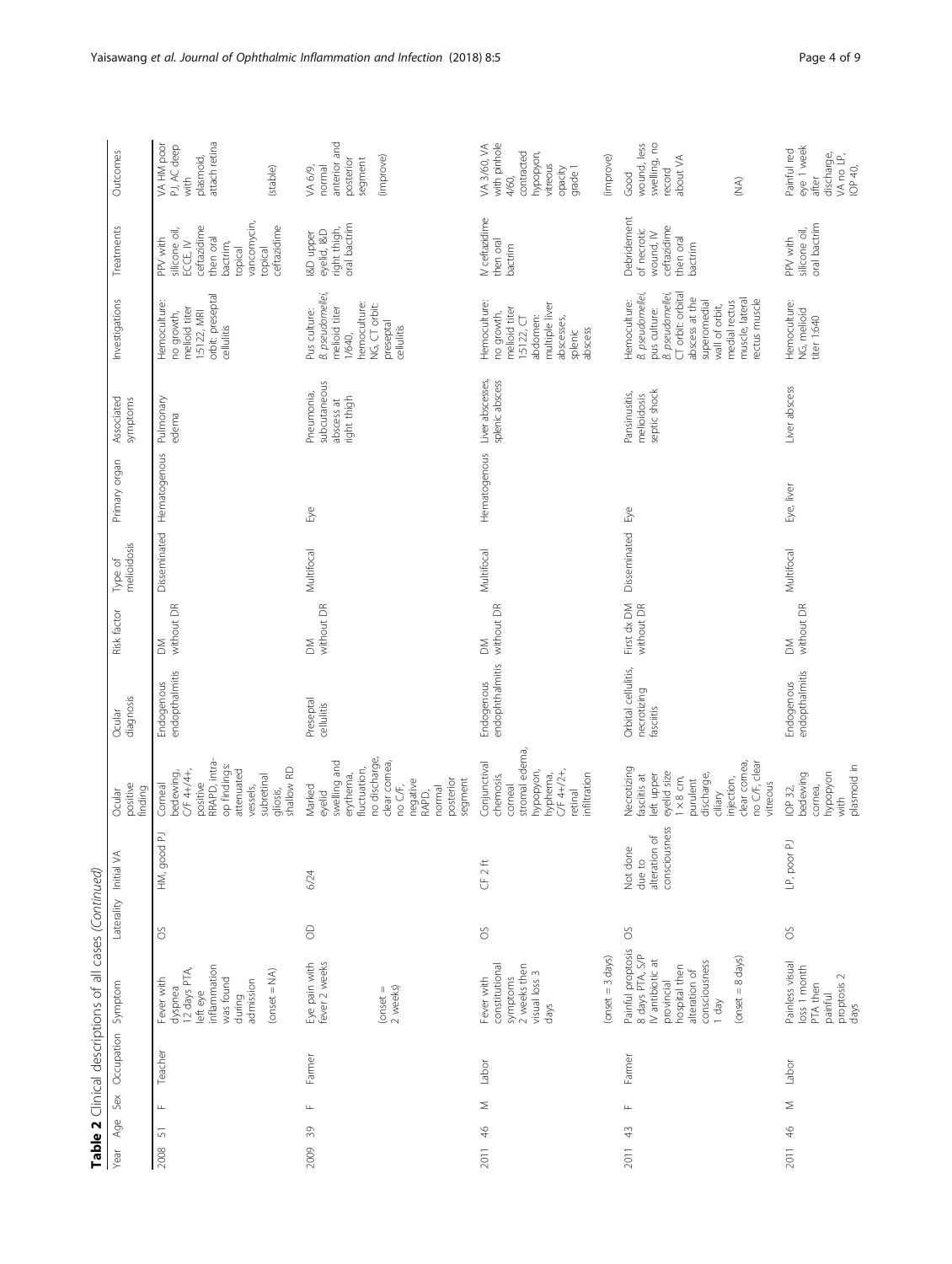| Table 2 Clinical descriptions of all cases (Continued) |                                                                                                                                  |                       |        |                                                                                                                                                                                                                       |                                        |                      |                        |                              |                                                               |                                                                                                            |                                                                          |                                                                                                                                                                                                            |
|--------------------------------------------------------|----------------------------------------------------------------------------------------------------------------------------------|-----------------------|--------|-----------------------------------------------------------------------------------------------------------------------------------------------------------------------------------------------------------------------|----------------------------------------|----------------------|------------------------|------------------------------|---------------------------------------------------------------|------------------------------------------------------------------------------------------------------------|--------------------------------------------------------------------------|------------------------------------------------------------------------------------------------------------------------------------------------------------------------------------------------------------|
| Sex Occupation Symptom<br>Age<br>Year                  |                                                                                                                                  | Laterality Initial VA |        | positive<br>finding<br>Ocular                                                                                                                                                                                         | diagnosis<br>Ocular                    | Risk factor          | melioidosis<br>Type of | Primary organ                | Associated<br>symptoms                                        | Investigations                                                                                             | Treatments                                                               | Outcomes                                                                                                                                                                                                   |
|                                                        |                                                                                                                                  |                       |        | AC, negative<br>RAPD, intra-<br>op finding:<br>subretinal<br>abscess                                                                                                                                                  |                                        |                      |                        |                              |                                                               |                                                                                                            |                                                                          | end up with<br>enucleation,<br>the vitreous<br>flank pus in<br>shallow AC,<br>iris bombe<br>intra-op<br>finding:<br>cavity                                                                                 |
|                                                        | $1$ month)<br>$($ onset $=$                                                                                                      |                       |        |                                                                                                                                                                                                                       |                                        |                      |                        |                              |                                                               |                                                                                                            |                                                                          | (enucleated)                                                                                                                                                                                               |
| Farmer<br>Σ<br>63<br>2012                              | proptosis<br>2 weeks<br>Painful                                                                                                  | $\circ$               | 20/200 | Marked eyelid<br>swelling, no<br>discharge,<br>conjunctival<br>precipitates<br>injection,<br>keratic                                                                                                                  | Panuveitis,<br>preseptal<br>cellulitis | leukemia<br>MDS,     | Disseminated           | Бyе                          | Spondylodiscitis,<br>paravertebral<br>epidural and<br>abscess | Hemoculture:<br>melioid titer<br>no growth,<br>1:5120                                                      | IV ceftazidime,<br>prednisolone<br>acetate eye<br>drop RE qid<br>1%      | 360 degrees,<br>VA 20/200,<br>peripheral<br>synechiae<br>vitreous<br>grade 1<br>opacity                                                                                                                    |
|                                                        | $(mset = 2 \text{ weeks})$                                                                                                       |                       |        | at the cornea,<br>360 degrees,<br>C/F 4+/2+,<br>peripheral<br>synechiae<br>vitreous<br>grade 4<br>opacity                                                                                                             |                                        |                      |                        |                              |                                                               |                                                                                                            |                                                                          | (stable)                                                                                                                                                                                                   |
| Farmer<br>Σ<br>54<br>2012                              | Fever with left<br>side headache<br>then left facial<br>edema 5 days<br>1 week PTA<br>proptosis 3<br>PTA then<br>painful<br>days | $\delta$              | No LP  | and discharge,<br>Marked eyelid<br>erythema and<br>scan: vitreous<br>opacity, intra-<br>copious pus<br>clear cornea,<br>op finding:<br>chemosis,<br>RRAPD, B<br>swelling,<br>positive<br>marked<br>no C/F,<br>tender, | Orbital cellulitis                     | without DR<br>$\geq$ |                        | Disseminated Maxillary sinus | melioidosis<br>septicemia<br>Maxillary<br>sinusitis,          | B. pseudomellei<br>pus culture: B.<br>Hemoculture:<br>pseudomellei,<br>CT orbit:<br>maxillary<br>sinusitis | decompression,<br>IV ceftazidime<br>I&D, orbital<br>then oral<br>bactrim | less swelling<br>hemorrhage<br>flame shape<br>all direction,<br>conjunctival<br>fundus: disc<br>periorbital<br>limit EOM<br>chemosis,<br>VA no LP,<br>segment,<br>swelling,<br>anterior<br>normal<br>area, |
|                                                        | $($ onset $=$<br>1 week)                                                                                                         |                       |        | disc swelling,<br>hemorrhage,<br>cavity, flame<br>the vitreous<br>congestion,<br>pus 1 ml in<br>venous<br>drusen<br>shape                                                                                             |                                        |                      |                        |                              |                                                               |                                                                                                            |                                                                          | No LP at<br>initial)                                                                                                                                                                                       |
| keeper<br>House<br>$\leq$<br>$65$<br>2012              | chill 3 days<br>Fever with                                                                                                       | 6/6<br>8              |        | Upper eyelid<br>swelling,                                                                                                                                                                                             | Preseptal<br>cellulitis                | without DR<br>$\geq$ |                        | Disseminated Hematogenous    |                                                               | Hemoculture:<br>no growth,                                                                                 |                                                                          | VA 6/6, no<br>lid swelling,                                                                                                                                                                                |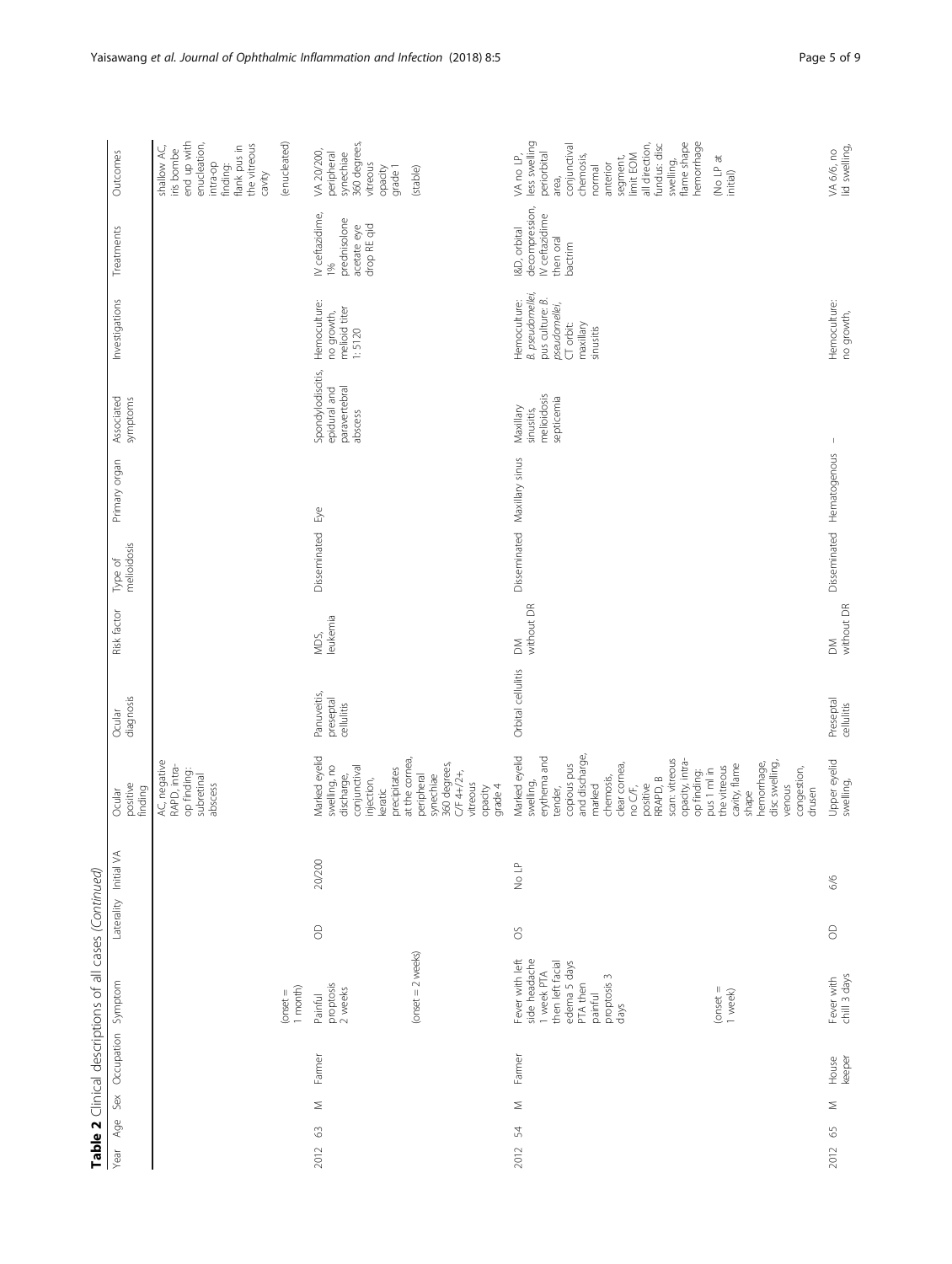|                                     | 5<br>2<br>י הסוגר בין הסוגר השנייה בין השנייה בין השנייה בין השנייה בין השנייה בין השנייה בין השנייה בין השנייה בין השני                                                                                                          | <u>נטענו</u>                                             |                                                                                                                                                                                                                                              |                               |                                                                                              |                        |                              |                                                        |                                                                                                                                                                                                           |                                                                                                                                                        |                                                                                                                                            |
|-------------------------------------|-----------------------------------------------------------------------------------------------------------------------------------------------------------------------------------------------------------------------------------|----------------------------------------------------------|----------------------------------------------------------------------------------------------------------------------------------------------------------------------------------------------------------------------------------------------|-------------------------------|----------------------------------------------------------------------------------------------|------------------------|------------------------------|--------------------------------------------------------|-----------------------------------------------------------------------------------------------------------------------------------------------------------------------------------------------------------|--------------------------------------------------------------------------------------------------------------------------------------------------------|--------------------------------------------------------------------------------------------------------------------------------------------|
| Sex<br>Age<br>Year                  | Occupation Symptom                                                                                                                                                                                                                | Laterality Initial VA                                    | positive<br>finding<br>Ocular                                                                                                                                                                                                                | diagnosis<br>Ocular           | Risk factor                                                                                  | melioidosis<br>Type of | Primary organ                | Associated<br>symptoms                                 | Investigations                                                                                                                                                                                            | Treatments                                                                                                                                             | Outcomes                                                                                                                                   |
|                                     | eyelid swelling<br>consciousness<br>alteration of<br>department<br>1 day, then<br>right upper<br>emergency<br>PTA then<br>at the                                                                                                  |                                                          | clear cornea,<br>no C/F,<br>conjunctival<br>and tender,<br>chemosis,<br>erythema<br>posterior<br>negative<br>normal<br>RAPD,                                                                                                                 |                               |                                                                                              |                        |                              |                                                        | melioid titer<br>1:640                                                                                                                                                                                    | IV ceftazidime<br>azithromycin<br>then oral                                                                                                            | anterior and<br>erythema,<br>segment<br>posterior<br>normal<br>$\frac{1}{2}$                                                               |
|                                     | $(onset = 1$                                                                                                                                                                                                                      |                                                          | segment, full<br><b>ING</b>                                                                                                                                                                                                                  |                               |                                                                                              |                        |                              |                                                        |                                                                                                                                                                                                           |                                                                                                                                                        | (improve)                                                                                                                                  |
| massager<br>Thai<br>Σ<br>57<br>2013 | Pain at the left<br>temporal area<br>space abscess<br>I&D temporal<br>primary care<br>hospital, S/P<br>then painful<br>at provincial<br>3 week PTA<br>antibiotic at<br>days, S/P IV<br>proptosis 3<br>hospital                    | 20/200<br>SO                                             | clear cornea,<br>negative<br>RAPD, EOM<br>striae, mild<br>$10-20%$ all<br>Proptosis,<br>chemosis,<br>direction,<br>pale disc<br>no C/F,<br>macular<br>fundus:                                                                                | Orbital cellulitis            | without DR<br>$\leq$                                                                         | Localized              | Temporal<br>abscess<br>space | space abscess,<br>subperiosteal<br>Temporal<br>abscess | NG, CT orbit: left<br>panophthalmitis<br>B. pseudomellei,<br>hemoculture:<br>subperiosteal<br>Pus culture:<br>abscess<br>with                                                                             | space abscess,<br>I&D temporal<br>ceftazidime<br>orbitotomy,<br>lateral and<br><b>I&amp;D</b> orbital<br>abscess, IV<br>then oral<br>bactrim<br>medial | inflammation,<br>record about<br>segment, no<br>VA 6/9, no<br>segment<br>posterior<br>sign of<br>residual<br>anterior<br>normal<br>ptosis, |
|                                     | $(mset = 3 \text{ weeks})$                                                                                                                                                                                                        |                                                          |                                                                                                                                                                                                                                              |                               |                                                                                              |                        |                              |                                                        |                                                                                                                                                                                                           |                                                                                                                                                        | (improve)                                                                                                                                  |
| Farmer<br>Σ<br>42<br>2014           | IVT vancomycin,<br>wood particle<br>then drop of<br>contact with<br>into the eye<br>10 days PTA<br>at provincial<br>ceftazidime<br>breast milk<br>4 days PTA<br>2 days, S/P<br>then acute<br>visual loss<br>Right eye<br>hospital | hospital then<br>provincial<br>HM at<br>e LP<br>$\Theta$ | Multiple keratic<br>precipitates at<br>positive RAPD,<br>ppacity grade<br>attach to disc,<br>vitreous haze,<br>moderate to<br>membrane-<br>the comea,<br>CF 4+/4+,<br>high spike,<br>like lesion<br>4, B scan:<br>oculated<br><i>itreous</i> | endophthalmitis<br>Endogenous | breast milk<br>alcoholism<br>instillation<br>contact,<br>particle<br>chronic<br>wood<br>CKD, | Multifocal             | Eye                          | Splenic abscess                                        | gram-negative<br>rod safety<br>hemoculture:<br>melioid titer<br>Gram stain<br>culture: no<br>no growth,<br>ultrasound<br>abdomen:<br>from pus:<br>pin, pus<br>growth,<br>abscess<br>splenic<br>$1:5122$ , | IV ceftazidime<br>Enucleation,<br>then oral<br>bactrim                                                                                                 | enucleation<br>wound<br>Good                                                                                                               |
|                                     | $(mset =$<br>10 days)                                                                                                                                                                                                             |                                                          | înding: yellow<br>blood dot<br>pus with<br>intra-op                                                                                                                                                                                          |                               |                                                                                              |                        |                              |                                                        |                                                                                                                                                                                                           |                                                                                                                                                        | (enucleated)                                                                                                                               |
| Officer<br>$\leq$<br>45<br>2014     | decompression<br>days PTA, S/P<br>FESS, orbital<br>Proptosis 4<br>at private<br>hospital                                                                                                                                          | ₿<br>SO                                                  | Marked eyelid<br>limit EOM at<br>upper and<br>lateral gaze,<br>fluctuation,<br>chemosis,<br>swelling,                                                                                                                                        | Orbital cellulitis            | without DR<br>$\geq$                                                                         | Multifocal             | Sinus                        | Abscess at<br>right leg                                | <b>B.</b> pseudomellei,<br>from the right<br>from the eye:<br>leg: 8.<br>pseudomellei,<br>pus culture<br>Pus culture                                                                                      | ceftazidime<br>then oral<br>bactrim<br>RD, N                                                                                                           | chemosis,<br>segment,<br>swelling,<br>anterior<br>normal<br>Less<br>less                                                                   |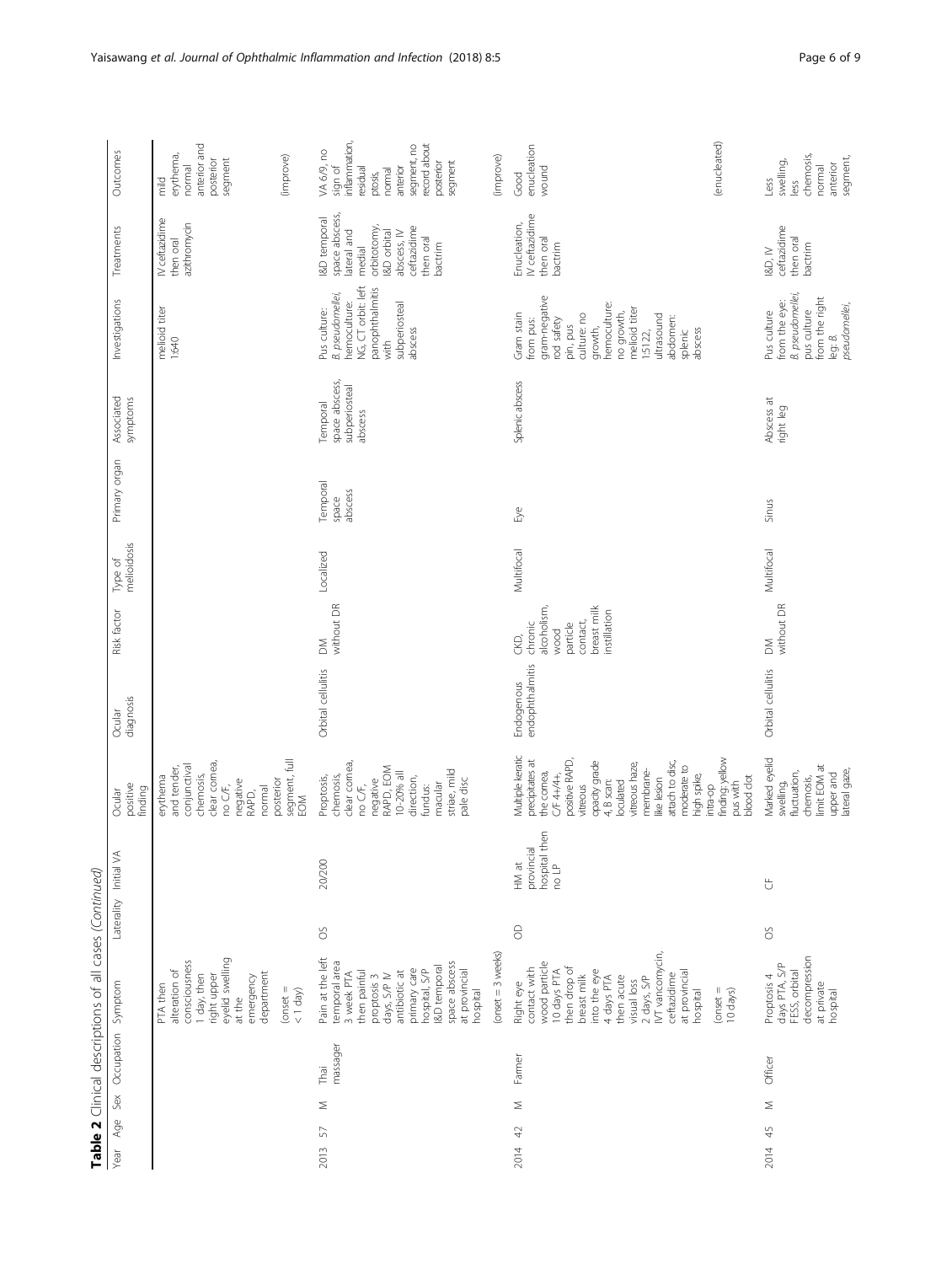| Table 2 Clinical descriptions of all cases (Continued) |                                                                                                                                                                                                                                                       |          |                                                        |                                                                                                                                                                                                                                   |                                                 |                                                                                                                                                                                                                                                                                                                                                                                  |                        |                           |                                                                     |                                                                                                                                                                       |                                                      |                                                                                                                                  |
|--------------------------------------------------------|-------------------------------------------------------------------------------------------------------------------------------------------------------------------------------------------------------------------------------------------------------|----------|--------------------------------------------------------|-----------------------------------------------------------------------------------------------------------------------------------------------------------------------------------------------------------------------------------|-------------------------------------------------|----------------------------------------------------------------------------------------------------------------------------------------------------------------------------------------------------------------------------------------------------------------------------------------------------------------------------------------------------------------------------------|------------------------|---------------------------|---------------------------------------------------------------------|-----------------------------------------------------------------------------------------------------------------------------------------------------------------------|------------------------------------------------------|----------------------------------------------------------------------------------------------------------------------------------|
| Age Sex Occupation Symptom<br>Year                     |                                                                                                                                                                                                                                                       |          | Laterality Initial VA                                  | positive<br>finding<br>Ocular                                                                                                                                                                                                     | diagnosis<br>Ocular                             | Risk factor                                                                                                                                                                                                                                                                                                                                                                      | melioidosis<br>Type of | Primary organ             | Associated<br>symptoms                                              | Investigations                                                                                                                                                        | Treatments                                           | Outcomes                                                                                                                         |
|                                                        | $(onset = 4 \text{ days})$                                                                                                                                                                                                                            |          |                                                        | negative RAPD,<br>abscess at left<br>upper eyelid<br>dear cornea,<br>segment,<br>loculated<br>posterior<br>intra-op<br>no C/F,<br>finding:<br>normal<br>$\overline{5}$ ml                                                         |                                                 |                                                                                                                                                                                                                                                                                                                                                                                  |                        |                           |                                                                     | liver or splenic<br>abdomen: no<br>hemoculture:<br>no growth,<br>ultrasound<br>abscess                                                                                |                                                      | no record<br>of VA and<br>posterior<br>segment<br>improve,<br>EOM<br>$\widetilde{\mathbb{R}}$                                    |
| Farmer<br>$\leq$<br>50<br>2015                         | visual loss 7 days<br>proptosis in this<br>proptosis with<br>metronidazole<br>PTA, right eye<br>ceftazidime, IV<br>fever 2 weeks<br>PTA, painful<br>pain 9 days<br>at provincial<br>progressive<br>Low-grade<br>PTA, S/P IV<br>admission<br>hospital, | $\Theta$ | $\mathop{\gtrless}\limits_{\mathrel{\sqsubset}}$       | positive RAPD,<br>grade 4, EOM<br>minimal limit<br>all direction,<br>synechiae,<br>peripheral<br>chemosis,<br>Proptosis,<br>AC deep<br>with C/F<br>vitreous<br>vitreous<br>marked<br>opacity<br>B scan:<br>4+/3+,                 | Panopthalmitis                                  | $\begin{array}{c} \rule{0pt}{2.5ex} \rule{0pt}{2.5ex} \rule{0pt}{2.5ex} \rule{0pt}{2.5ex} \rule{0pt}{2.5ex} \rule{0pt}{2.5ex} \rule{0pt}{2.5ex} \rule{0pt}{2.5ex} \rule{0pt}{2.5ex} \rule{0pt}{2.5ex} \rule{0pt}{2.5ex} \rule{0pt}{2.5ex} \rule{0pt}{2.5ex} \rule{0pt}{2.5ex} \rule{0pt}{2.5ex} \rule{0pt}{2.5ex} \rule{0pt}{2.5ex} \rule{0pt}{2.5ex} \rule{0pt}{2.5ex} \rule{0$ |                        | Disseminated Hematogenous | Liver abscess,<br>ethmoid<br>sinusitis                              | Hemoculture:<br>no growth,<br>melioid titer<br>culture: no<br>vitreous<br>growth<br>$1:5122$ ,                                                                        | ceftazidime<br>PPV, IV                               | anterior and<br>contour, no<br>posterior<br>segment<br>normal<br>record<br>No LP,<br>globe<br>about                              |
|                                                        | $(onset = 9 \text{ days})$                                                                                                                                                                                                                            |          |                                                        | abscess, intra-<br>op finding:<br>yellow pus<br>0.2 ml<br>subretinal<br>opacity,                                                                                                                                                  |                                                 |                                                                                                                                                                                                                                                                                                                                                                                  |                        |                           |                                                                     |                                                                                                                                                                       |                                                      | (worse)                                                                                                                          |
| Farmer<br>Σ<br>45<br>2015                              | Painful proptosis<br>2 weeks, S/P IV<br>primary care<br>antibiotic at<br>with fever<br>2 weeks)<br>$($ onset $=$<br>hospital                                                                                                                          | $\Theta$ | then<br>care<br>primary<br>hospital<br>LP<br>$1/60$ at | and periorbital<br>Marked eyelid<br>no C/F,<br>positive RAPD,<br>area swelling,<br>necrotic skin<br>clear cornea,<br>at forehead<br>EOM 0% all<br>chemosis,<br>direction,<br>vesicle at<br>canthus,<br>marked<br>bloody<br>medial | Orbital cellulitis,<br>Necrotizing<br>fasciitis | without DR,<br>alcoholism<br>psoriasis,<br>chronic<br>$\geq$                                                                                                                                                                                                                                                                                                                     | Disseminated           | Eye                       | arthritis, splenic<br>Sinusitis, septic<br>abscess, septic<br>shock | x II, pus culture<br><b>B.</b> pseudomellei<br>B. pseudomellei,<br>from the right<br>Hemoculture:<br>from the eye:<br>pseudomellei<br>pus culture<br>knee: <i>B</i> . | debridement,<br>IV ceftazidime<br>I&D, FESS,<br>skin | positive, no<br>VA no LP,<br>chemosis,<br>record of<br>segment,<br>posterior<br>segment<br>anterior<br>(worse)<br>normal<br>RAPD |
|                                                        |                                                                                                                                                                                                                                                       |          |                                                        | $2 \times 3$ cm                                                                                                                                                                                                                   |                                                 |                                                                                                                                                                                                                                                                                                                                                                                  |                        |                           |                                                                     |                                                                                                                                                                       |                                                      |                                                                                                                                  |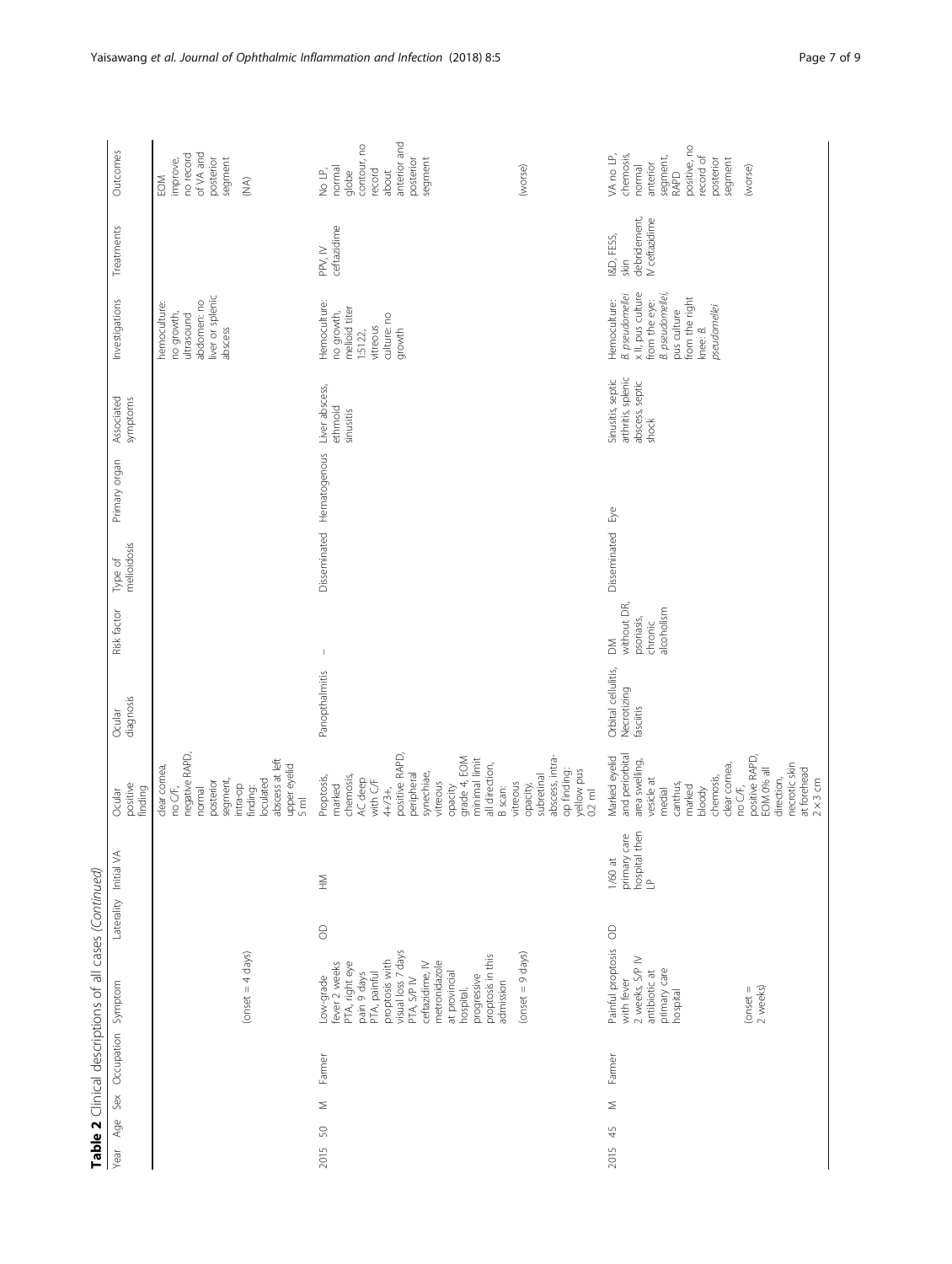systemic spreading. On the other hand, there were six patients (38%) whose first symptoms were not eye symptoms; four patients (25%) presented with fever and two (13%) presented with a headache. In most cases, diabetes mellitus was the underlying disease (12 cases, 75%), but none of the patients in those cases had diabetic retinopathy.

Interestingly, we found that most cases of ocular melioidosis were classified as disseminated septicemic melioidosis (nine cases, 56%) which means that there was a bloodstream infection. This is unlike other gram-positive organisms, which usually cause orbital cellulitis and commonly result in a negative hemoculture. The explanation for this finding may be attributable to the nature of Bulkholderia pseudomallei infection, which generally presents with bloodstream infection.

In our study, orbital cellulitis was the most common manifestation (seven cases, 44%). Usually, orbital cellulitis is caused by gram-positive organisms and can be cured only by intravenous antibiotics, unlike orbital cellulitis caused by melioidosis. All of these patients ended up undergoing surgical intervention (100%). The abscess-forming activity of Burkholderia pseudomallei may be the reason why intravenous antibiotics alone did not work to treat the condition.

Moreover, there were two cases (29%) of orbital cellulitis that progressed to necrotizing fasciitis, which is uncommon in other types of bacterial orbital cellulitis. This is similar to the results of a previous case report by Saonanon P [\[13\]](#page-8-0). Unfortunately, all of our patients (100%) with necrotizing fasciitis subsequently developed septic shock. Early suspicion and prompt surgical debridement may improve mortality in these patients.

We also found that even if systemic ceftazidime was used, the occurrence of endogenous endophthalmitis caused by melioidosis was not preventable, as stated in a previous report [\[10](#page-8-0)]. Most of the cases diagnosed as endophthalmitis and panophthalmitis required surgical intervention (five out of six cases, 83%), including pars plana vitrectomy (three out of five cases, 60%) and enucleation (two out of five cases, 40%).

Two cases (50%) of endophthalmitis were enucleated. The first case, from 2011, had a delayed presentation. The patient had experienced loss of vision for 1 month prior to admission, which was the longest onset in any of the cases. In the second case, from 2014, the patient exhibited two risk factors for the condition, including wood particle contact and breast milk instillation into the eye, as a result of local traditional treatment practices.

There were three cases that were cured without any surgical intervention. In one case, this was due to the patient seeking early treatment for endogenous endophthalmitis. The other two patients had diagnoses that did not require an operation (namely, panuveitis and preseptal cellulitis).

### **Conclusions**

In summary, ocular involvement in melioidosis was rare, but the outcomes were devastating. The most common ocular involvements were orbital cellulitis and endophthalmitis. The morbidity in these cases was high, so it is critical to employ a high index of suspicion. Ocular melioidosis should be considered when the ocular infection does not respond to conventional antibiotic therapy, especially in hyperendemic regions for melioidosis. Early consultation with an ophthalmologist and prompt surgical intervention may significantly improve the final visual outcomes, as well as mortality rates.

## **Methods**

We retrospectively reviewed all admitted cases of melioidosis with ocular involvement from two tertiary hospitals in Khon Kaen using electronic databases. The first is Srinagarind Hospital, which is a university hospital. We searched the hospital's electronic database for cases of this condition from January 1993 to April 2016 (23 years and 4 months). The second is Khon Kaen Hospital, which is a provincial hospital. We searched the hospital's electronic database for cases that presented between January 2012 and April 2016 (4 years and 4 months). The data were retrieved using the ICD10 code for melioidosis (all A24 codes) and all diseases of the eye and adnexa (code H00 to H59).

This manuscript adheres to the guidelines and principles laid out in the Declaration of Helsinki. Institutional review board (IRB) approval was obtained from the Khon Kaen University and Khon Kaen Hospital, Thailand. The clinical trial was registered in Thai Clinical Trials Registry (study ID: TCTR20160818004).

We only included cases in which there were positive cultures for melioidosis or high blood titer according to indirect hemagglutination (IHA). The cutoff point for positive antibody titers has been determined to be 1:160 in endemic areas [[15\]](#page-8-0). Irrelevant ocular diagnoses, such as cataracts, glaucoma, diabetic retinopathy, or other underlying eye diseases, were excluded. The prevalence and 95% confidence intervals (95% CI) were calculated using the modified Wald method. Other results were summarized as proportions and percentages.

#### Abbreviations

AC: Anterior chamber; B. pseudomellei: Bulkholderia pseudomallei; C/F: Cell/ flare; CF: Counting fingers; CKD: Chronic kidney disease; DM: Diabetes mellitus; DR: Diabetic retinopathy; ECCE: Extracapsular cataract extraction; EOM: Extraocular movement; F: Female; FESS: Functional endoscopic sinus surgery; HM: Hand motion; I&D: Incision and drainage; IOP: Intraocular pressure; LP: Light perception; LP: Lumbar puncture; M: Male; MDS: Myelodysplastic syndrome; MRI: Magnetic resonance imaging; NA: Not available; OD: Right eye; OS: Left eye; PJ: Light projection; PPV: Pars plana vitrectomy; RAPD: Relative afferent pupillary defect; RD: Retinal detachment; RRAPD: Reverse relative afferent pupillary defect; VA: Visual acuity